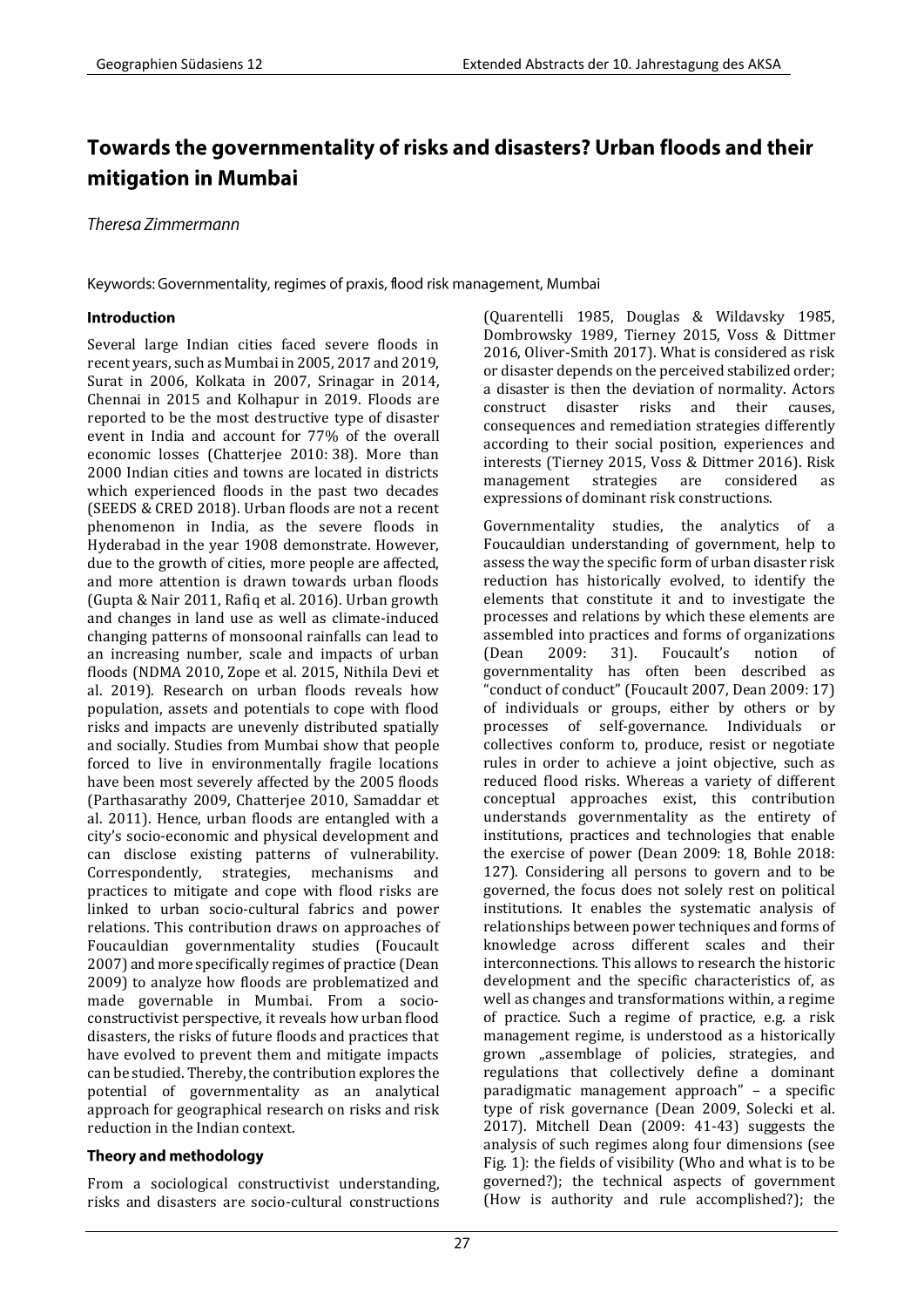episteme or rationality (How do thoughts and knowledge enable to render the issues and problems governable?); and the formation of subjects and identities (What forms of person, self and identity are presupposed and elicited by practices of government?). An analysis along these lines can disclose the enmeshed power relations and negotiations in the respective field as well as contradictions, contestations, and conflict potentials.



*Fig. 1: Four dimensions for the analysis of regimes of praxis based on Dean (2009: 41–43)*

Drawing on Mitchell Dean's analytics of government, this study focuses on the governmentality of flood risks and assesses the formation of the specific urban risk governance regime, the elements that it consists of and their origin, and the processes and relationships through which these elements are assembled into relatively stable organizational forms and institutional practices. The research work draws on literature review, the analysis of national-, state-, city- and ward-level policy and planning documents, as well as semi-structured interviews with government officials, researchers, journalists and NGO workers. Furthermore, a case study in the northwestern suburb Dahisar was conducted, including field visits with observations, transect walks, ad-hoc focus groups and informal discussions. Field work was conducted between October 2015 and January 2016 and between January and May 2019.

# Urban floods and their mitigation in Mumbai

Mumbai is an interesting case study as the city has a history of both, annual floods and water logging as well as disastrous floods. Especially the floods triggered by intensive rainfall in the end of July 2005 had devastating impacts. More than 100 low-lying areas and up to 60% of Mumbai's surface were severely inundated through waterlogging or river overflow. Hundreds of people lost their lives by drowning, electrocution, landslides or flood-related illnesses and hundreds of thousands suffered from water-borne diseases (Gupta 2007). Both authorities and affected people considered the floods as *disastrous* due to the unimaginable amounts of rainfall, the unprecedented and exceptional scale and the devastating impacts of the floods (Zimmermann 2019). Affecting the financial capital of India with a very high population density, heterogeneous communities and scarce space, the 2005 floods revealed Mumbai's vulnerabilities. After 2005, the Municipal Corporation and the State of Maharashtra have augmented and constantly enhanced the city's disaster management system. Flood governance has become a component of Mumbai's pluralized urban governance structures (Parthasarathy 2015). Mumbai has a large number of poor and marginalized inhabitants as well as informal settlements and workforce, and faces socio-spatial fragmentation, a shortage of (public) space, water and housing and intense development pressure, especially in the core city. In addition to these conditions, flooding has become and factor that constantly needs to be negotiated in the city and amongst its residents. As a complete governmentality study on urban flood risk management in Mumbai would exceed the scope of this contribution, it focusses on questions on Mumbai's dominant flood risk management regime through Dean's four dimensions (see Fig. 1) and exemplarily reveal contestations.

Visibility: Visualizations depict and construct risk in a certain manner. Dominant forms of visualization can highlight specific understandings of risk and support respective techniques of governing this risk while neglecting or downplaying others. Main questions to study the field of visibility include how urban floods and flood risk reduction are constructed as problems and how they are represented and visualized. In Mumbai, both authorities and residents portray the 2005 floods as "wake up call" and "focusing event". Thereafter, perceptions of flood risks, discourses and practices surrounding floods and risk reduction have considerably changed. The evolving flood risk management regime draws on existing statistics and produces new data regarding flood risks, such as rainfall projections and mappings of flood prone spots. Media coverage surrounding the monsoon season – including the status of monsoon preparedness measures – has considerably increased. Individuals and communities use further practices like the observation of the heights of the river to visualize the risk of floods in the neighborhood, as this quote by a resident of the field study location demonstrates: *"The color from the pillars was washed away by the water. This helps us to see now the danger level of the water. When it passes the point where color was washed away, we know that it is getting dangerous."* (Resident\_14 2019)

Technologies of government: A study of the techniques to cope with flood risks include forms of action that have been or are newly established and procedures, instruments, technologies and vocabularies that constitute authority and rule with regard to floods, both on institutional and individual levels. In Mumbai, individual measures include the upgradation of buildings and property, the seasonal safe storage of goods and belongings, the use of messengers and other communication channels for warnings. Institutional measures comprise the compilation of disaster management plans and annual flood management guidelines, but also hazard-focused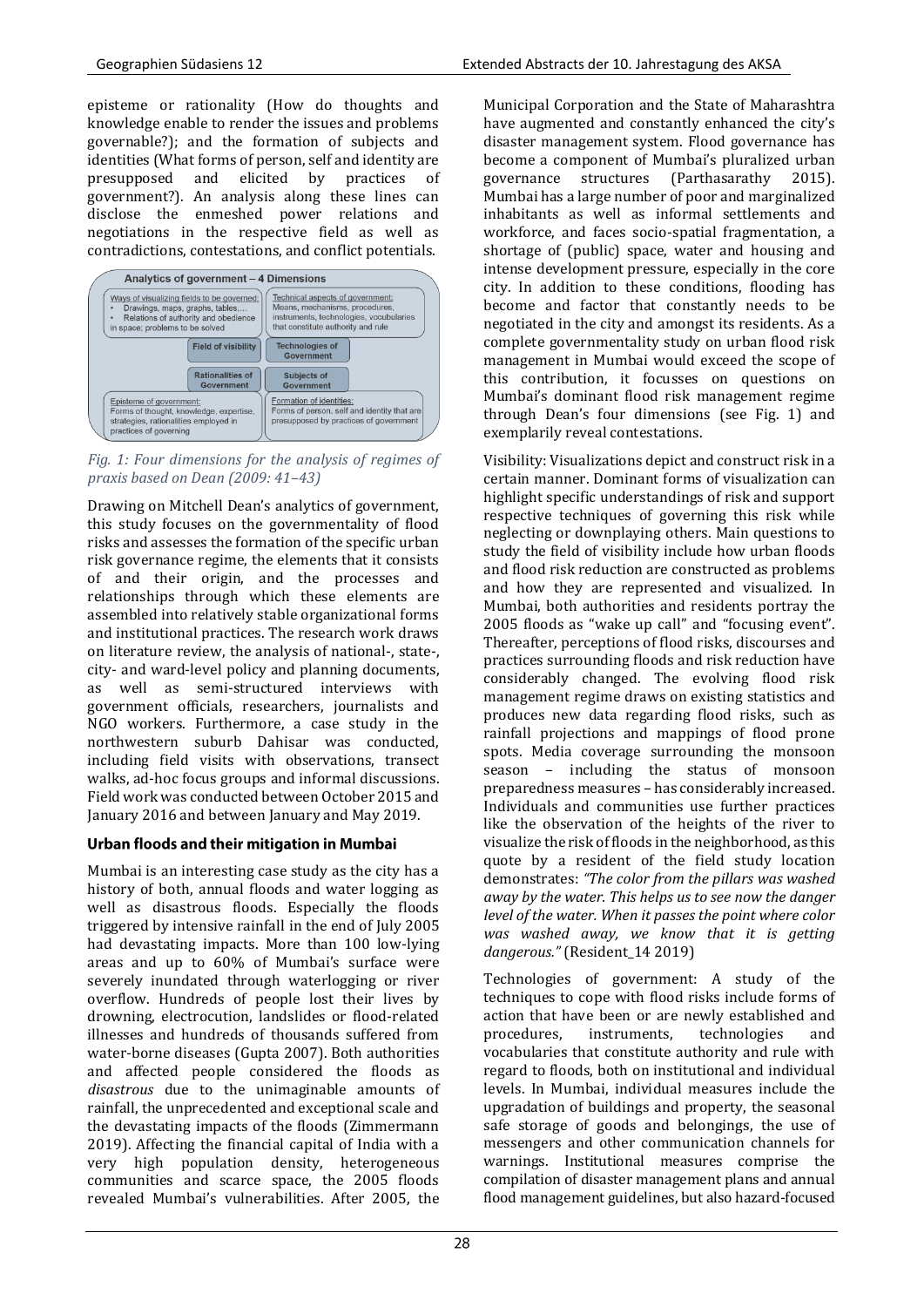measures (Texier-Teixeira & Edelblutte 2017), including the installation of rainfall gauges or surveillance cameras, the establishment of disaster control rooms, management practices like the dredging of rivers before monsoon and education and training of residents, volunteers and professionals. Furthermore, authorities initiated structural measures like constructing flood retention walls along rivers and evicted or resettled several settlements close to water bodies (Fig. 2). These government techniques are contentious as they do not benefit all communities equally and have been challenged, e.g. by environmentalists who oppose the channeling of rivers.



*Fig. 2: Flood retention wall in Mumbai's northwestern suburb Dahisar (Photo: T. Zimmermann 2019)*

Rationalities: Discourses and practices of governing flood risks are drawing on certain forms of knowledge and expertise. Central questions are: How is the need for action and the types of actions justified and augmented for? How are risks conceptualized? Why and how are floods considered *disastrous*? In Mumbai, flood risks are often debated in the context of vulnerabilities (of individuals or certain societal groups, areas and localities or the city as a whole) and resilience (of both communities and of "Mumbaikars" more generally). In recent years, climate change and changing monsoonal patterns have emerged as discursive framings of urban floods. Government agencies like the Disaster Management Unit of the Municipal Corporation use these discourses to rationalize the installation of e.g. rainfall gauges. In contrast, representatives of NGOs and academia highlight the role of mangrove destruction, larger development and infrastructure projects. All these arguments draw on expertise of global players and inter-scale interactions.

Subjects and formation of identities: A flood risk management regime builds on, presupposes, elicits and forms subjects and identities: specific practices presuppose certain forms of person, self and identity. Certain forms of conduct are expected from those who govern and those who are governed. Who is considered responsible for both risks and measures to prevent new risks or reduce existing risks? How do individuals perceive their own role? In the case of Mumbai, (informal) settlements and their residents close to riverbanks are often considered as aggravating flood risks and official plans foresee their eviction or resettlement. Additionally, individuals are held responsible for increasing flood risk, e.g. by throwing solid waste into rivers or the drainage system. Citizens even blame each other, as the following quote demonstrates: *"People in the vicinity – in slum areas – are main cause of the flood. They don't allow the passage of water; they throw garbage in the river."* (Resident\_7 2019)

These four dimensions overlap and substantiate each other. For example, the eviction and resettlement of settlers close to rivers is part of plans and procedures to mitigate flood risks both for themselves and other nearby settlements. Local and state level authorities as well as some NGOs justify this procedure with arguments that consider (informal) settlements as responsible for clogging the water bodies – both by buildings and by waste. Academicians, NGOs, civil society groups and affected residents contest the construction of walls and evictions both discursively, e.g. in media reports, and through their practices, e.g. by moving back after being evicted. While government agencies and engineers highlight the potential benefits of the retention walls, ecologists protest the channelization of rivers and others see their lives and livelihoods affected: *"The removal takes place because of the flood. We have nothing against the widening, all we want is to get a house. It should be here or nearby. We were offered land (…), but people there did not want us to come."* (Resident\_3 2015) and "*People were living close to the river; they have been resettled to various places, […]. But some have come back on rental basis because they have their jobs here."* (Resident\_6 2019)

#### **Conclusion**

Mumbai's flood risk management regime has evolved over decades and has seen considerable modifications after the devastating floods of 2005. As increased heavy rainfall events and subsequent floods are projected for the future, it is important to understand how its risk management regime is embedded in societal power-knowledge structures. The visualization and problematization of flood risks and techniques to govern floods are backed by sets of thoughts, rationalities and knowledge that presuppose and form subjects and identities.

In sum, drawing on Foucault's governmentality and Dean's four analytical dimensions complements the existing body of research on risk management by expanding the understanding of risks, by acknowledging the socio-political, historical, spatial and scalar embeddedness of a certain regime and by identifying contestations surrounding a dominant regime. It furthermore enables the analysis of changes and transformations of risk management regimes. For example, the Covid-19 crisis and the weeks-long lockdown in spring and summer 2020 might significantly change the way risks are perceived and approached upon in Mumbai.